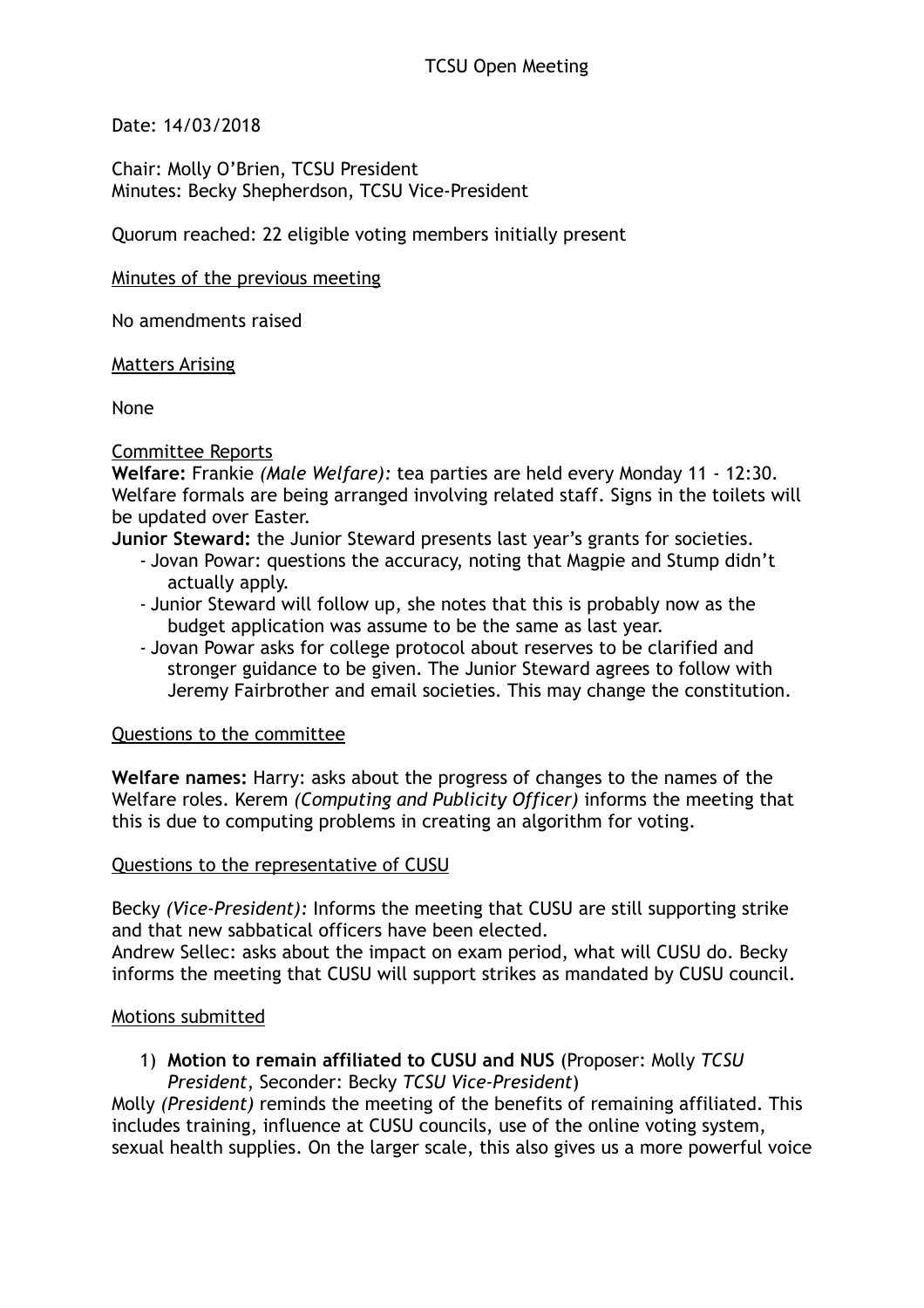to higher officials. The NUS trains our sabbatical officers and gives us the NUS discount.

The cost of affiliation is raised. Peta reminds the meeting that two years ago, the ACC was given £7000 to pay for affiliation. Toby reminds the meeting that if payment was cited as a reason to disaffiliate, college would pay as this is in line with their commitment to the colligate system.

# *The motion is passed: 26 for, 4 abstentions*

2) **Motion for TCSU to support (direct and indirect) divestment from fossil fuels of the College's investments'** (Proposed: Mia Wanatabe, Seconded: Cameron *TCSU Green Officer*)

Mia raises that this issue has had coverage in student newspapers and Financial times and that JCRs and MCRs plan to divest. CUSU has been mandated to support divestment at college and university. There is student support for the issue.

*The motion is passed: 29 for, 4 abstentions*

3) **Motion for TCSU to support refugee scholarships** (see supporting documents) (Proposer: Molly *TCSU President*, Seconder: Becky *TCSU Vice-President*) Presented by Speaker, Sarah.

The motion revolves around changes from opt-out funding model for sustainability and legal issues. Passing this would make Trinity the 14th college JCR to do so.

## *Questions:*

- Olivia: how is this publicized to relevant applicants?
	- o The meeting is informed of the outreach team with charities, which are already in contact through pre-existing networks. Ask to put a statement on the college website, however the motion is only to support the motion, not to advertise it.
- Liam: asks how the application process would work?
	- o Applicants have to be admitted to university, not lower standards. However, this also asks to take into account mitigating circumstances. Currently have home student fees.
- Areeg *TCSU International Welfare*: asks how they be supported while at Cambridge?
	- $\circ$  This would be through a mentorship scheme and partnership scheme
- Liam: how to decide which ones get it?
	- o This would be following the Oxford model, where this is chosen by the Oxford Trust based on merit and need.
- Angus: what ways the university is already investing?
	- o One-off thing, want to create sustainable model.
- Angus: during negotiations with university, is the society still looking for student donations?
	- o Accepting, but currently lobbying for JCR support.
		- *The motion is passed unanimously*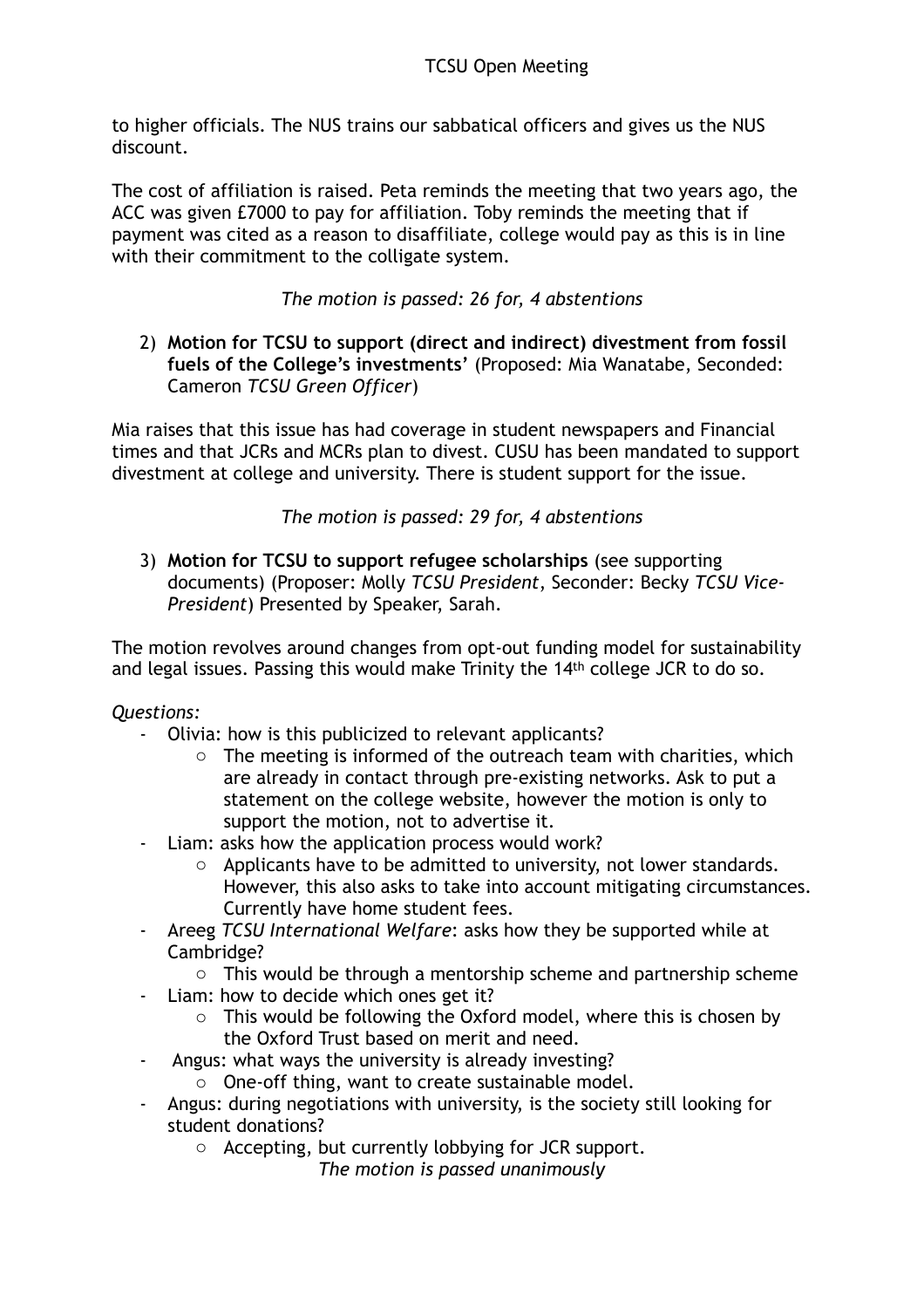**4) Motion to approve the budget** (Proposer: Emily Song, *TCSU Treasurer;*  Seconder: Molly O'Brien, *TCSU President*)

The budget is presented to the Open Meeting.

There are questions regarding the miscellaneous section of the budget, which may be over inflated. There is the question of last year's spending being included in the 2018/9 budget, which the Treasurer will verify before requesting again from college.

Questions regarding funding of societies are raised.

- Petra: asks how the ACC grants to societies are being prevented from going to societies who do not run events, or whose events are not advertised widely enough to prevent them from ghettoization.
- Computing and Publicity Officer notes that a Google Doc has been created and sent to societies to put events onto the weekly bulletin. There is a suggestion this should be made mandatory in order to justify the cost to the college and society.
- The Field Club Captain (David) notes that the Field Club could use the TCSU website to advertise contacts for sports teams in an online society prospectus.

## *29 for, 1 abstention: the motion passes*

**5) Emergency motion to move survey. Motion to hold a survey on college opinion on Scholar Benefits and create a report before handover to the 2019/20 committee** (Proposer: Becky Shepherdson, *TCSU Vice-President,*  Seconder: Molly O'Brien, *TCSU President)* 

It is put to the Open Meeting that the previous Lent Open Meeting in 2017 had seen TCSU 2017/8 committed to hold a survey on college opinion on Scholar's Benefits before the end of Lent 2018. However, due to a lack of time and information, the previous committee had not fulfilled this. Becky asserts that the new committee is not in a position to fill this role. She proposes that the new committee are given the same amount of time to fulfil the commitment mandated at the Lent Open Meeting 2017.

The details of the survey are discussed with the following key conclusions. It should:

- Be anonymous
- Separate out the different issues of scholarships: financial reward, scholars ballot etc.
- Establish the opinions of scholars and non-scholars
- Be restricted to Trinity Students via an authenticated log-in
- Establish whether this has impacted on the well-being of students

It is concluded the most reasonable timeframe would be the same as was agreed for the previous committee. This avoids stress in Easter term and allows Freshers to have time to understand the system before responding.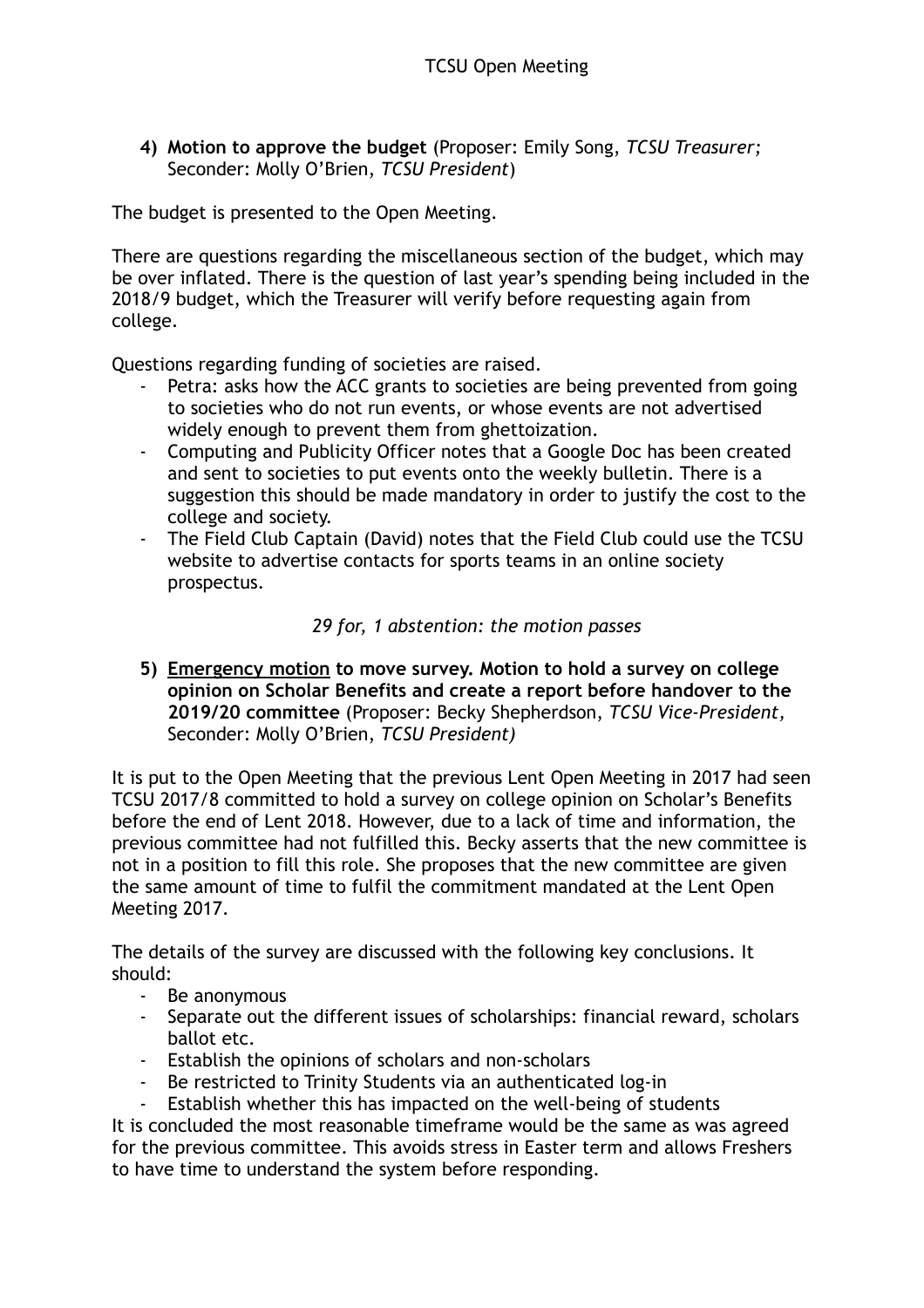## *The motion is passed unanimously*

### Any other business

# **1) Supporting the LGBT+ college community**

Molly (*TCSU President)* raises feedback from college staff level discussions of LGBT issues in college. She notes that the issue of the flag flying in Trinity needs to be addressed by students and pushed for by the student body.

She also notes that college staff are keen to implement other celebrations of the LGBT community. Steps that the college have suggested include:

- The perennial planting of flowers in a rainbow pattern to flower every February
- The lighting of Neville's Court in the rainbow colours

She welcomes any and all suggestions from the student body, and notes that the Senior Tutor, Catherine Barnard has specifically requested to hear ideas from students.

There is a request for clarification regarding the widely reported incident regarding an LGBT flag being taken out of a window.

- Molly (*TCSU President)* clarifies that the college has a rule against the displaying of anything on college windows. The flag was removed under this rule, but there was a miscommunication between Porters and the student when this occurred.
- She notes that the Head Porter has addressed all the Porters and clarified their actions.
- Becky (*TCSU Vice-President)* notes that this has now been used to personally attack the Porters and reminds the meeting of the need to respect the college staff. She notes that the Porters have also been upset by the incident.

The flying of the flag is raised. Alex asks if a survey on student opinion could be held. Anna (*TCSU LGBT+ Officer)* notes she has been in contact with other officers at different colleges to establish how support has been raised there. Tactics from Jesus included both a survey and collecting testimonies, both of which in tandem are deemed suitable.

## **2) JCR (Molly O'Brien)**

Molly (*TCSU President)* informs the meeting that the pool table has suffered damage to the pocket holes and cues. She notes this was an investment by TCSU which has been abused. She has spoken to the Junior Bursar and Head Porter who have agreed to have the cupboard Salto locked, to be open with college card. If it is found broken, the last person will be held responsible.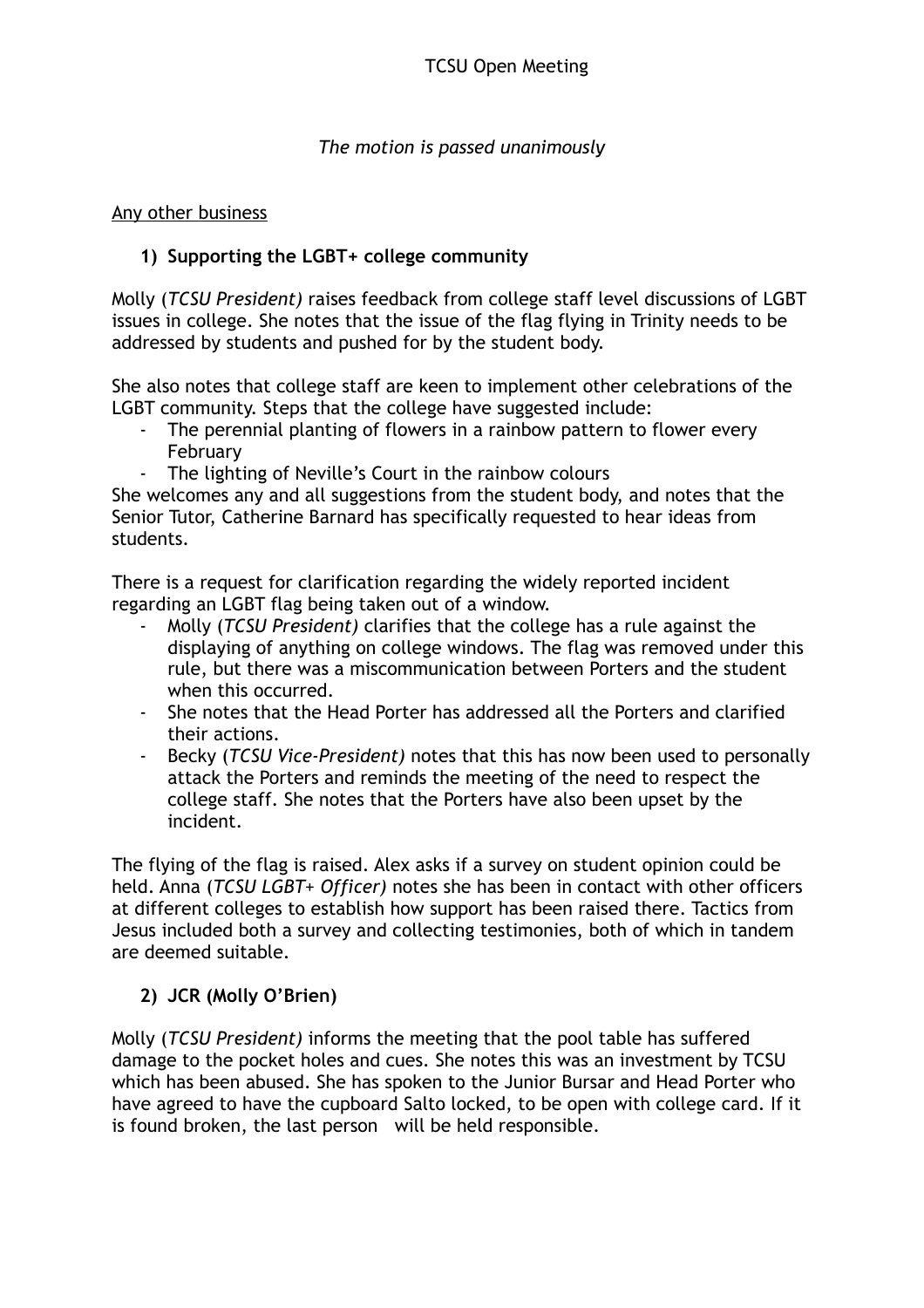George (member of the *Trinity Pool team)* notes there is conflict between using the pool table as recreation vs used for pool team. There is discussion between the TCSU President and Field Club captain as to who would pay for a second pool table if one were to be put in Burrell's. All three students agree to discuss further at an ACC meeting.

### **3) Library (Molly O'Brien)**

Molly (*TCSU President)* outlines suggestions from students she has raised with the Library staff. These include soft seating, plugs (which will be addressed by the Works Department), and heaters. Petra asks whether international adapters could be provided. Areeg (*TCSU International Welfare Officer)* asks whether a non-silent study space would be possible. Molly reminds the meeting that this was attempted last year, but College were not helpful.

## **4) Timing for breakfast during exam terms**

It is raised that for exams, students have to arrive at 8:30, but the timings of breakfast in Hall does not allow enough time for this. Molly agrees to raise this at the Food Committee.

**5) Lighting Burrell's Walk**

Harry raises the issue of lighting down Burrell's Walk. Molly notes there is an official, lit, alternative path, but emphasises this is not the reality for the students living there. She agrees to raise this at College Liaison Meeting, emphasising danger to students and disability access concerns.

#### **6) Lighting in Summer Term (Nina Vinther)**

Ask to reduce amount of time that lights are on in summer term, noting much longer daylight hours. Cameron (*TCSU Environmental and Domestic Officer)* asks for this to be raised at accommodation working group.

#### **7) Laundry**

Paul Simm asks for a reconsideration of the laundry system. Molly notes this is often raised as a student complaint and agrees to push for a new system at College Liaison.